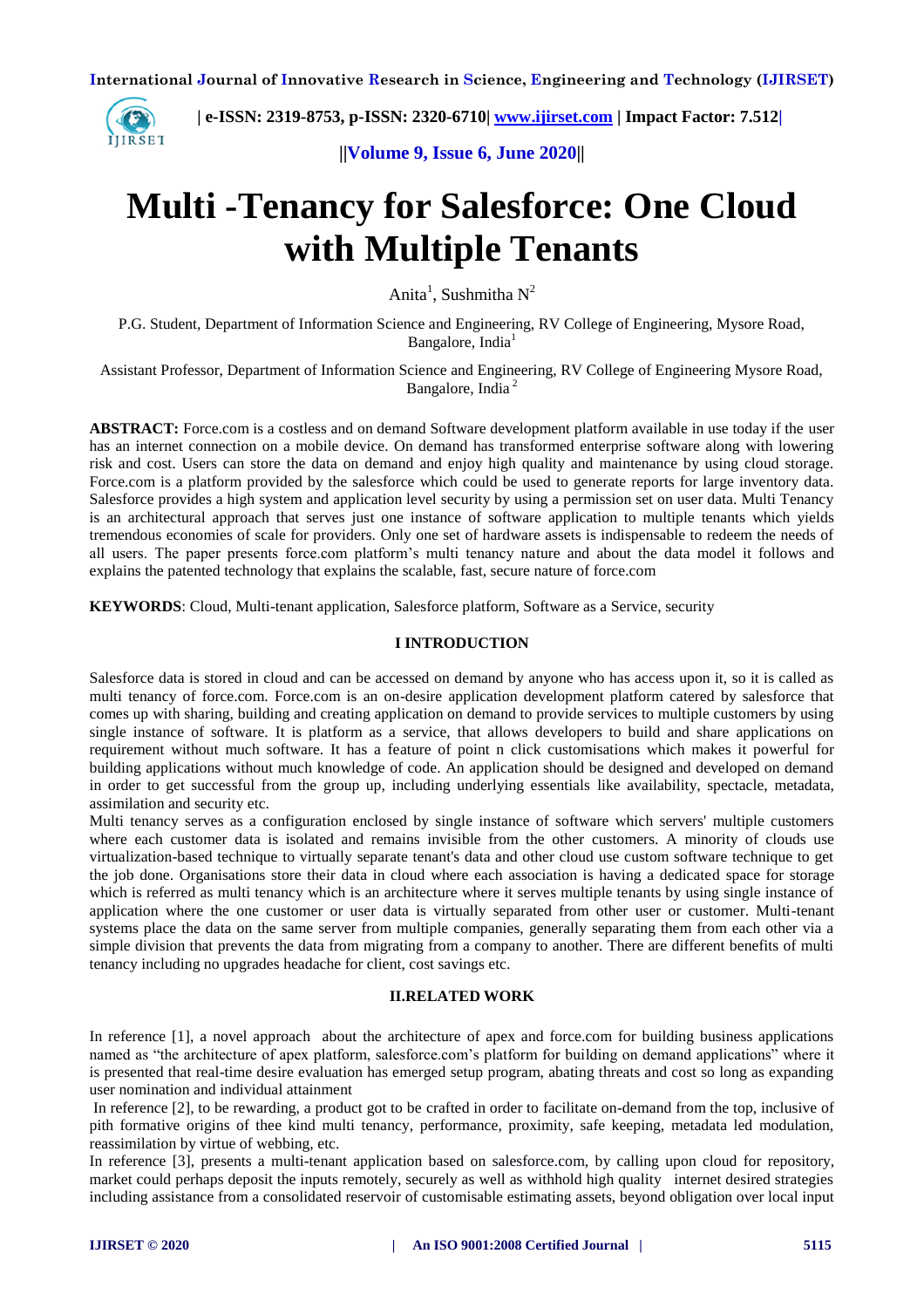

 **| e-ISSN: 2319-8753, p-ISSN: 2320-6710| [www.ijirset.com](http://www.ijirset.com/) | Impact Factor: 7.512|**

# **||Volume 9, Issue 6, June 2020||**

[4] depository as well as safeguarding. By fusing diverse charting suits over the platform, catalyse collaborative reports, thus input abstraction is more attainable.

Reference [4], the authors presented a paper on salesforce cloud storage which represents about resources available in foce.com and the features that salesforce provides has transformed the firm program beyond lowering pitfalls and expenditure. to be rewarding, a product got to be crafted in order to facilitate on-demand from the top, inclusive of pith formative origins of thee kind multi tenancy, performance, proximity, safe keeping, metadata led modulation, reassimilation by virtue of webbing, etc.

# **III MULTI-TENANT DATA MODEL**

The multi-tenant model implements the virtual indexed structure adopting couple over metadata, tables, data the way presented through below table 3.1. The UDD maintenance a track of metadata related to objects, fields and records n relationships and other attributes while creating schemas of applications. while a few tables keep the definite and indefinite input for each one of virtually organised tables.



**Figure 3.1: Multi-tenant data model**

# *A. Multi-Tenant Data About A Data*

The platform has two tables which are used towards manipulating metadata with respect to objects of end user's schemas.

The Objects caches data about a data that firm describes beyond application, holds a standout locator onto object (ObjectID), the association id (OrganisationID) so as nurtures the piece, concerned object (ObjectName).

The M\_Fields caches the data of an data of the related columns in such a manner each organization depicts per object, encompassing a standout locator upon column(FieldID), firm (OrgID) holds the ambient table or object, name of a related column(FieldName), Each object comprising the column (ObjID), column's' type, a bipartite value denoting provided, value, a column insist on recording(IsIndexed), along with locale concerning to column corresponding near distant column i.e. FieldNumber.

# *B. Multi-Tenant Input Or Data*

The M\_data table lodges application-ready data in order to map each company specialised tables and the fields belonging to it, as specified by metadata in objects and fields category. Each row consists of identifiable fields, of the kind global identifier (GUID), the company that encompasses the row,(OrgID) and the enclosing object identifier i.e. ObjId. The rows in metadata table also consists of filed called name that caches a "natural name "for respective records; by way of illustration, A record Account may make use of "Account Name" and Case may use Case number record etc.

The Value0 ... Value500 are called as flex columns, as well slots, which caches the application metadata in order to map the objects as well as fields depicted within column of M\_Objects as well M\_Fields, exclusively; Each of the slot deploy string datatype of variable length in order to keep every structured kind of data. M\_fields may use every single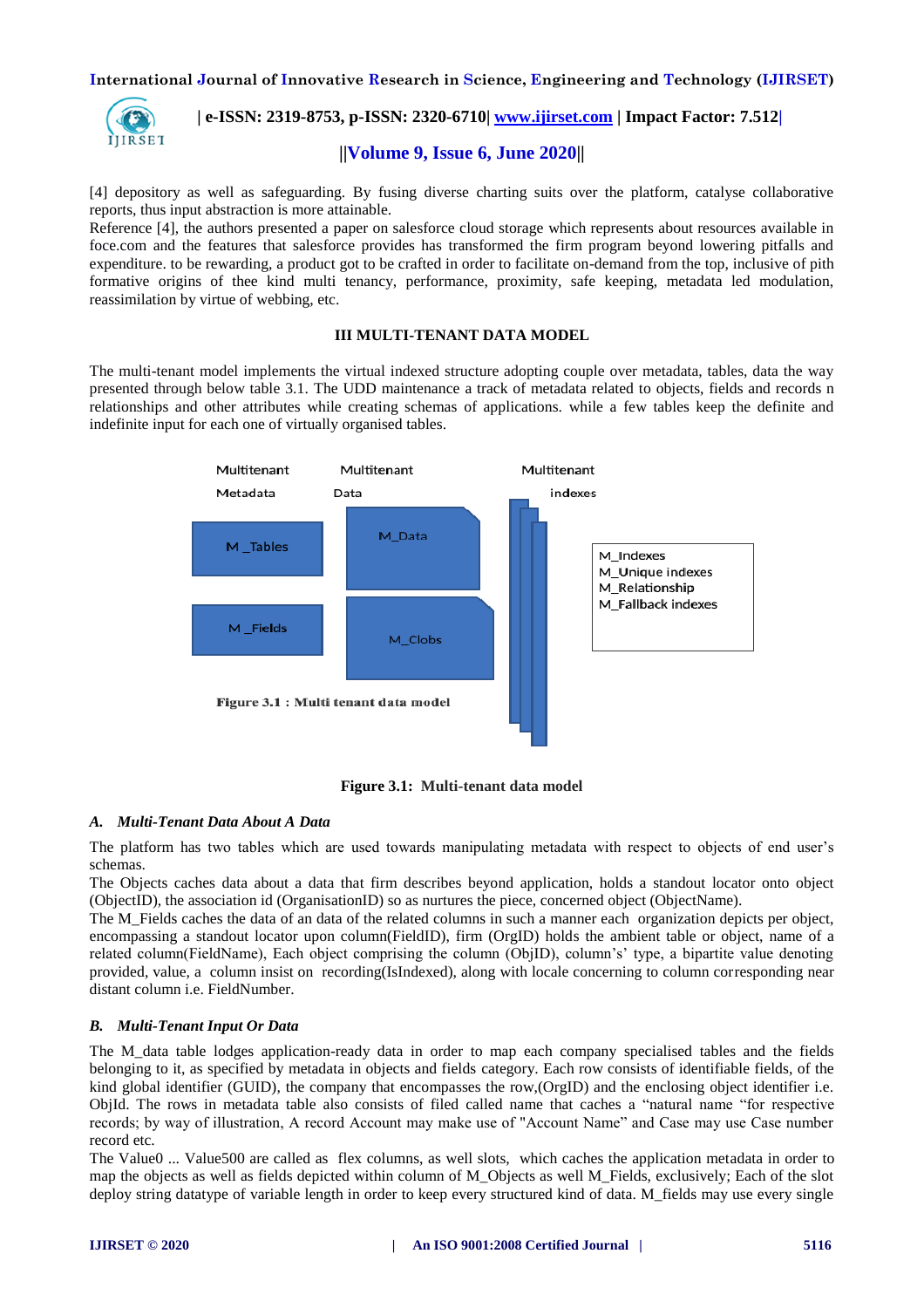

# **| e-ISSN: 2319-8753, p-ISSN: 2320-6710| [www.ijirset.com](http://www.ijirset.com/) | Impact Factor: 7.512|**

# **||Volume 9, Issue 6, June 2020||**

digit about typically organised type like string, date, digits and quarter/time, also specialised, specially structured types like pick list which can be a enumerated value fields, formula i.e. read one value and auto number which is selfincremented and system-initiated series of number, master detail relation like foreign key, checkbox that may be Boolean, UR, email, etc. M\_fields are not null day are the required and they are also customary generated, validations rules for instance, a field should get executed on the basis of execution of another filed, two of that is enforces by Force.com.

| <b>GUID</b> | OrgID | ObjID           | $\cdots$         | Value 0 | $\cdots$         |
|-------------|-------|-----------------|------------------|---------|------------------|
| a011        | org1  | a <sub>01</sub> | $\ddotsc$        | Flat    | $\bullet\bullet$ |
| a021        | org1  | a <sub>01</sub> | $\ddotsc$        | Flat    | $\cdots$         |
| a022        | org1  | a02             | $\ddotsc$        | up      | $\cdots$         |
| a022        | orgl  | a02             | $\ddotsc$        | 201101  | $\cdots$         |
| a033        | orgl  | a03             | $\ddotsc$        | $-10.3$ | $\cdots$         |
| a032        | org1  | a03             | $\bullet\bullet$ | 21.5    | $\cdots$         |

**Table 3.1: MT Data for Storage**

When an organisation asserts or alters each object, the platform accommodates one metadata' record within M\_objects which interprets each object. Furthermore, per field, platform equips record in M\_Fields, with data about a data which map each sphere toward an elected slot of M\_Data for storing the respective field's input in the view of the fact that Force.com governs the object, field as metadata as opposed to real DB structures, the system makes allowance for online multi-tenant schema preservation occurrences deprived of hindering the synchronous action of distinct users or tenants.

Force.com caches all the slots data by means of a canonical or approved format, and uses rudimentary database with type conversion features and functions for instance TO\_DATA, TO\_NUMBER etc as inherent when application data is read and written it to flex column M\_data supplementarily considers distinctive columns. As an illustration, there exist four columns upon manage of surveying data, in addition to which end user originated a record and the period at which it is knocked up, who has amended it to sum up. M\_data supplementarily in-holds a line involving IsDelated upon a record deletion

M\_data also has other columns which are not shown in figure. For instance, metadata table has four columns for manipulating the auditing data, involving that, end user originated a record and the period it is created and which user has lastly overwritten it and when it was lastly changed. Along with this M\_data also comprises a column called IsDeleted that illustrates when the row is erased

# *C. Multi-Tenant Indexes*

In order to deliver scalable performance, the force.com platform inevitably indexes distinct types of fields. To place certain rows in table of database rapidly which carry fields equivalent to a specific condition, the conventional database method which depend upon native system of database. Since platform uses solitary slot towards locating the inputs in relation to various fields with distinct data types, it's not viable to build original table indexes meant for flex lines related to fields M\_data. As a replacement, platform accommodates the M\_data's index by collectively copying the data prominent for indexing a proper column in the M\_index's pivot table.

Mt indexes incorporates strongly typed, indexed column of the kind NumValue, StringValue and DateValue that the podium employments to place inputs relating to associated field type. In other words, StringValue of the M\_index's can be copied to the String value of the M\_Data flex column by using force.com platform etc. The basal indexes are standard and are non-unique db. Indexes

#### *D. Multi-Tenant Relationships*

Force.com obtains a datatype called "relationship" which is used to declare relationship between tables which is referred as referential integrity. Once an org declares a type of field "relationship" the platform plots the value between the fields in M\_data in parallel prerequisites it to hold each Object Id on every relevant piece. Towards enhancing the compound activities, platform safeguards a pivot table of MT Relationship. It has pair of essential directory exclusive compound index's which make the allowance of systematic object contradictions in one of the other directions.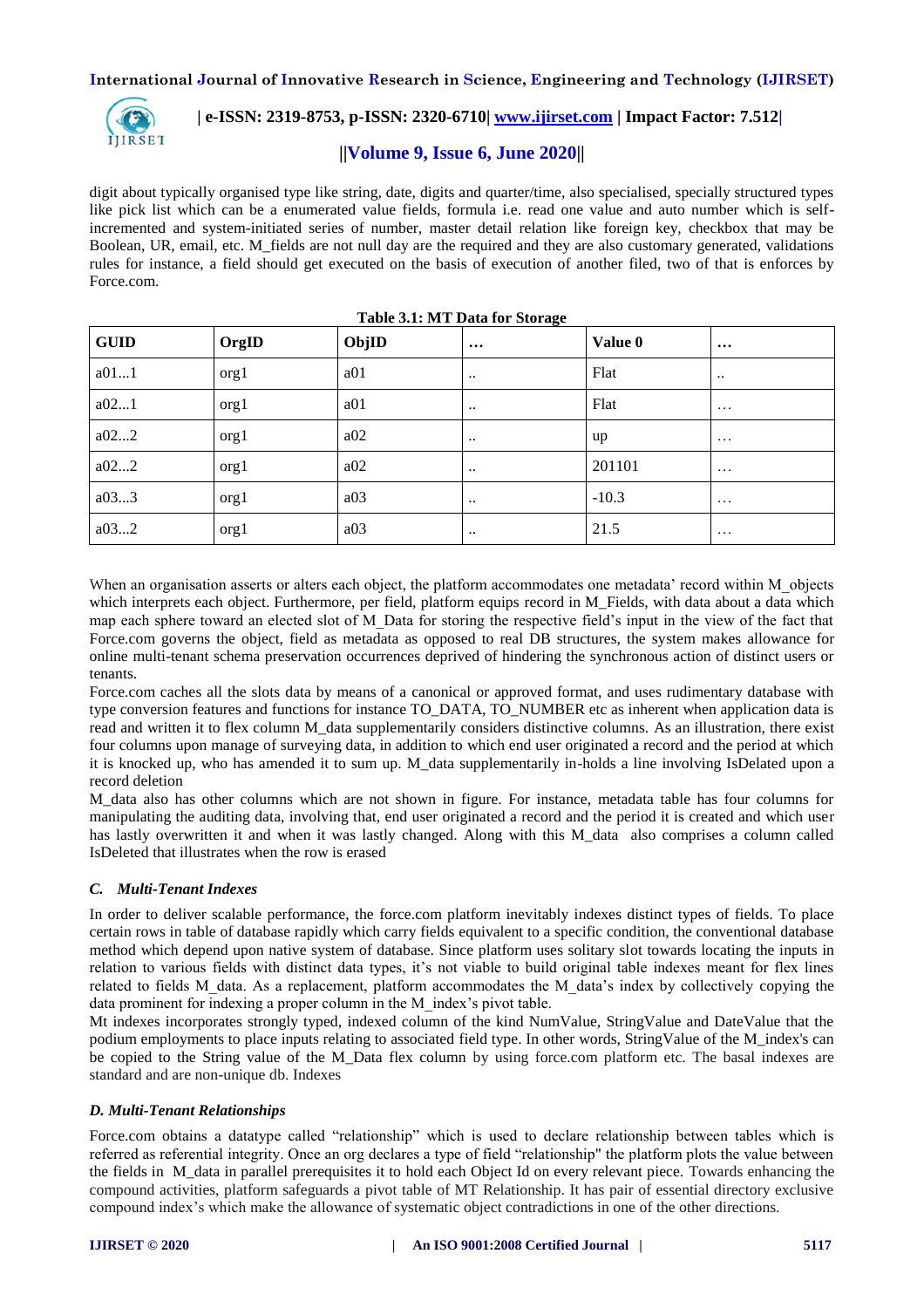

 **| e-ISSN: 2319-8753, p-ISSN: 2320-6710| [www.ijirset.com](http://www.ijirset.com/) | Impact Factor: 7.512|**

# **||Volume 9, Issue 6, June 2020||**

# **IV.APPLICATIONS OF MULTI TENANCY**

#### *A. Integrate Different Services For Company Needs*

The salesforce fulfils the distinct variety of needs and requirements of the association by integrating the services of multiple consumers and base alongside CRM application services compose the consumer satisfaction in order to increase the qos, this is achieved by adopting preceding exposure of the customers as well as analysis received in contrast to consumer value. The provisions of client and application of the product is totally based upon the requirement of an organisation.

#### *B. Incorporating Social consorting boards:*

In force.com the inputs from distinct networks be conveniently united and input reports perhaps produced easily and it can be understood in easy way to the instant to identify customer awareness. It can be evaluated in various ways of extraction and visualisation forms.

#### *C. Understand the prospect data and recognise their perception and attentiveness:*

Salesforce has another kind of approach to process the data by extraction method in which it digs out the user data and converts upon worthwhile insights. The consoles in force.com summarises the statistics intensely together with various sorts of presentations of the kind grids, bar graphs, pictorial, Graphs and pictorial formats.

#### *D. Recapturing the old or passive customers:*

There may exist some users who are lethargic of using the applications or services provided by the salesforce who are most of the time considered to be potential source of loss of the business in CRM. By giving them the discounts and different offers in the on-demand commitment or contrasting platform services might mould them to redeem customer base and can be the source to improve the potential business growth of sales.

#### *E. Escalation of sales beyond tracing Consumer Interaction:*

Consumer Interaction could be traced easily by combining the CRM along with the salesforce users. In order to improve the business of an organisation user interests are taken into account and are easily be recognised.

#### *F. Oversee the user data and enrich the customer service and experience:*

By using salesforce tool, it is easier to handle various types of data and adopt it as per the customer requirements. The program feature used in force.com appliance not at all comprise a single unit of coding or designing. IT craves for drag and drop function i.e. point n click or tool functions which are easier to perform and even needs less knowledge of learning code for the users.

#### *G. Superior region base:*

Salesforce possesses bunch loads of dominating professionals with accredited learning skills and have the passion to work in a bunch and support to solve the elaborated contention in anticipation of managing and regulating data.

# **V. SECURITY IN MULTI - TENANCY**

Multi tenancy expects that the applications act reliably, regardless of architects making-supported advancements of salesforce, which specifically carry forming the custom objects, fluctuating menu driven interface and then comprehending enterprise edicts. To words assuring that feasible optimisations prevent the breaching of defence of spare users or influence the efficiency of the clients, the force.com makes use of runtime set up to obtains an application component sets following such optimisations. Through governing the perimeter of the architecture of application and concerning tenant, it safeguards the integration regarding all clients and their data and operation.

The force.com platform traces the metadata of the objects and the relevant fields, relationships, and object definitions when organizations build custom objects and fields. Salesforce caches the program and user data for each one of the implied tables in the massive table of database, that in particular clients are segmented and function as a storage for heap. The platform's device then evolves virtual data table during runtime by assuming the respective metadata.

Here are some ways on which Salesforce incites security to assure all the clients have permission to only its own information, and in the method regain the trust of hundreds of clients who having on forcex.com.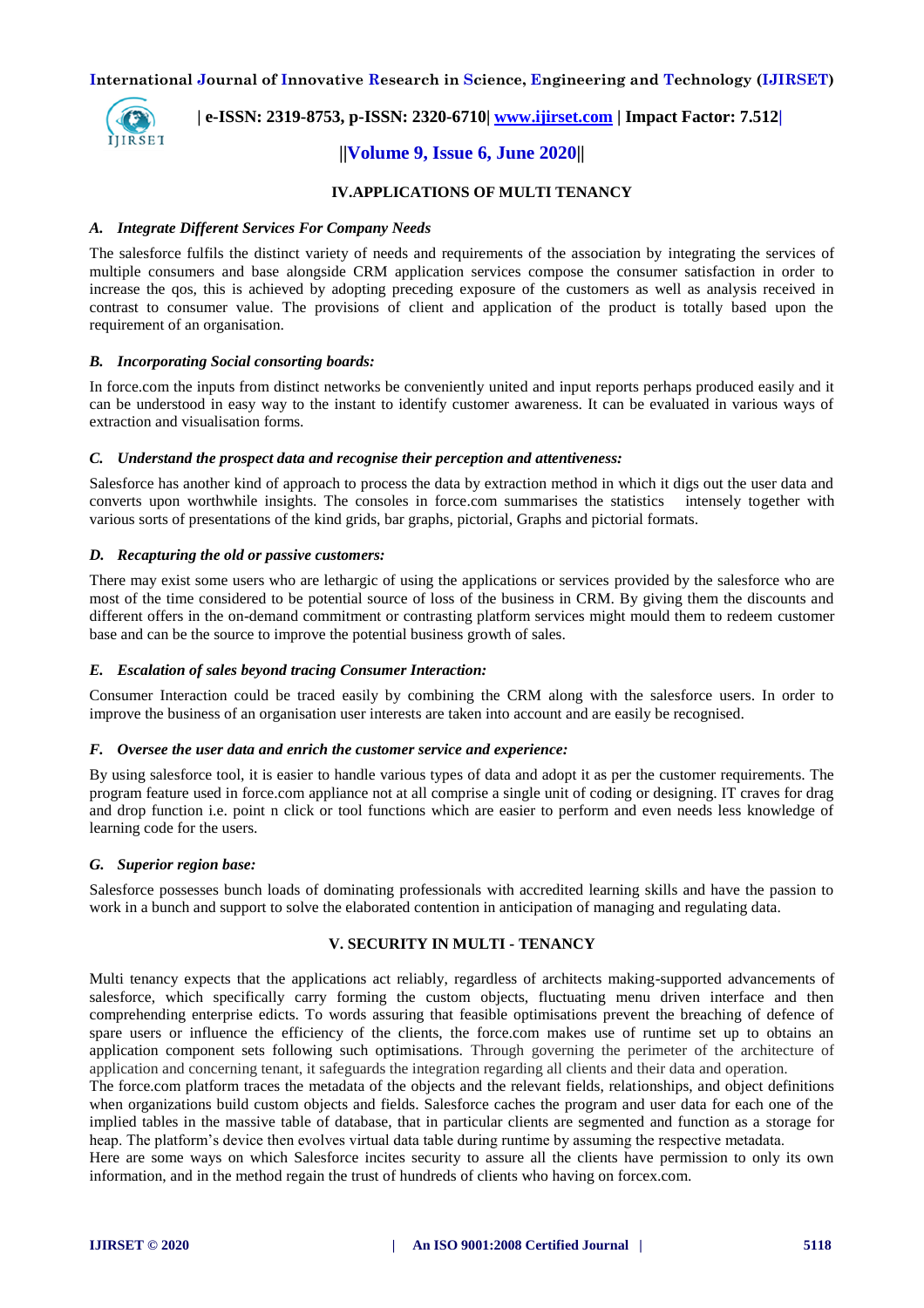

 **| e-ISSN: 2319-8753, p-ISSN: 2320-6710| [www.ijirset.com](http://www.ijirset.com/) | Impact Factor: 7.512|**

**||Volume 9, Issue 6, June 2020||** 

## *A. Invoking Robust Architecture*

It depends on the platform architecture to the extent to which bugs create vulnerability and leave the door open for intruders who affect the system data. Compared to Standard systems, multi-tenant system operates at much greater security standards. Salesforce has its own standards for delivering the best and stable architecture and services. Salesforce implants security at all the stages into the platform for the development and also do post development cycle. The platform assimilates the overall internal policies relevant towards detection of security constraints, response method, and forensics etc. In order to prevent the data from different type of threats the force.com platform deployed various layers of protection. Salesforce prefers complete testing constituting intermediary external advisors and internal staff

## *B. Compelling reliable Security Protocols and Privacy*

Security demands backup of robust architecture with stable and secure security strategies. Salesforce brings into action a strong durable network security measure and is fast i.e. up for the task, and has a good tactics to control the security, to assure a user that his data in multi tenanted area is safe and secure.

In order to reinforce host computer devices, the salesforce brings up business confirmed best practices with shielding different sheets of force.com platform. A compact in point is very well authorised practice of host device using Linux, Solaris and un deficient software compositions.

## *C. Supervise on a proactive basis*

In order to supervise platform exertion, including program database action, the salesforce.com labours several strongly experienced and highly practical tools in real time. The comparable tools identify each type of ultimatum and malicious actions. Event management tools are so smart that they relate net data with user actions and indicate prospective internal and external constraints.

It conducts external and internal vulnerabilities tests on daily basis. Security experts carries on the periodic reviews of the architecture to find weak regions on an active basis.

#### *D. Invoking Physical Security*

Security is a committed action. The stable protection at the level of software and hardware can be maintained by an insider who has permission to access services provided by the infrastructure. Salesforce is sagacious to such contingency and it assures each and every functions and services have a strict privacy protection tactics. The organisation likewise needs to regularly manage and monitor the work operands to perform well inside all the facility Whole workers and constructor should go over an intensive background inquiry former granting the access of a facility. manifold metric check and hand operated guards administer a tough privacy policy, during physical level.

## **VI. CONCLUSION**

Force.com is a costless and on demand Software development platform available in use today if the user has an internet connection on a mobile device. The features that salesforce provides has transformed the firm program beyond lowering pitfalls and expenditure. Users can store the data on demand and enjoy high quality and maintenance by using cloud storage.

The paper presents force.com platform's multi tenancy nature and about the data model it follows and explains the built-in technology that gives the facts about the scalable, fast and steady nature of force.com.

## **REFERENCES**

[1] Arockia Panimalar. S, Priyadarshan R, Mithun Kumar R, Visweshwaran. G, "salesforce.com-A cloud provider ", IEEE, Volume: 04 Issue: 09|Sep -2017. Aro

[2] Juee Daryapurkar, Anjali Raut, "The multitenant application based on salesforce.com", IEEE, Vol. 3, Issue. 12, December 2014, pp.555 – 558.

[3] Haitham Yaish, Madhu Goyal," A Multitenant Database Architecture Design for Software Applications", University of Technology, Sydney, Australia, IEEE 16th International Conference on Computer science and Engineering, 2017

[4] Ralph Mietzner, Tobias Unger, Robert Titze, Frank Leymann, "Combining Different Multi-Tenancy Patterns in Service-Oriented Applications," edoc, pp.131-140, 2009 IEEE International Enterprise Distributed Object Computing Conference (edoc 2009), 2018.

[5] http://www.developerforce.com/media/Forcedotcom\_Whitepaper/WP\_Forcedotcom-InDepeth\_040709\_WEB.pdf.